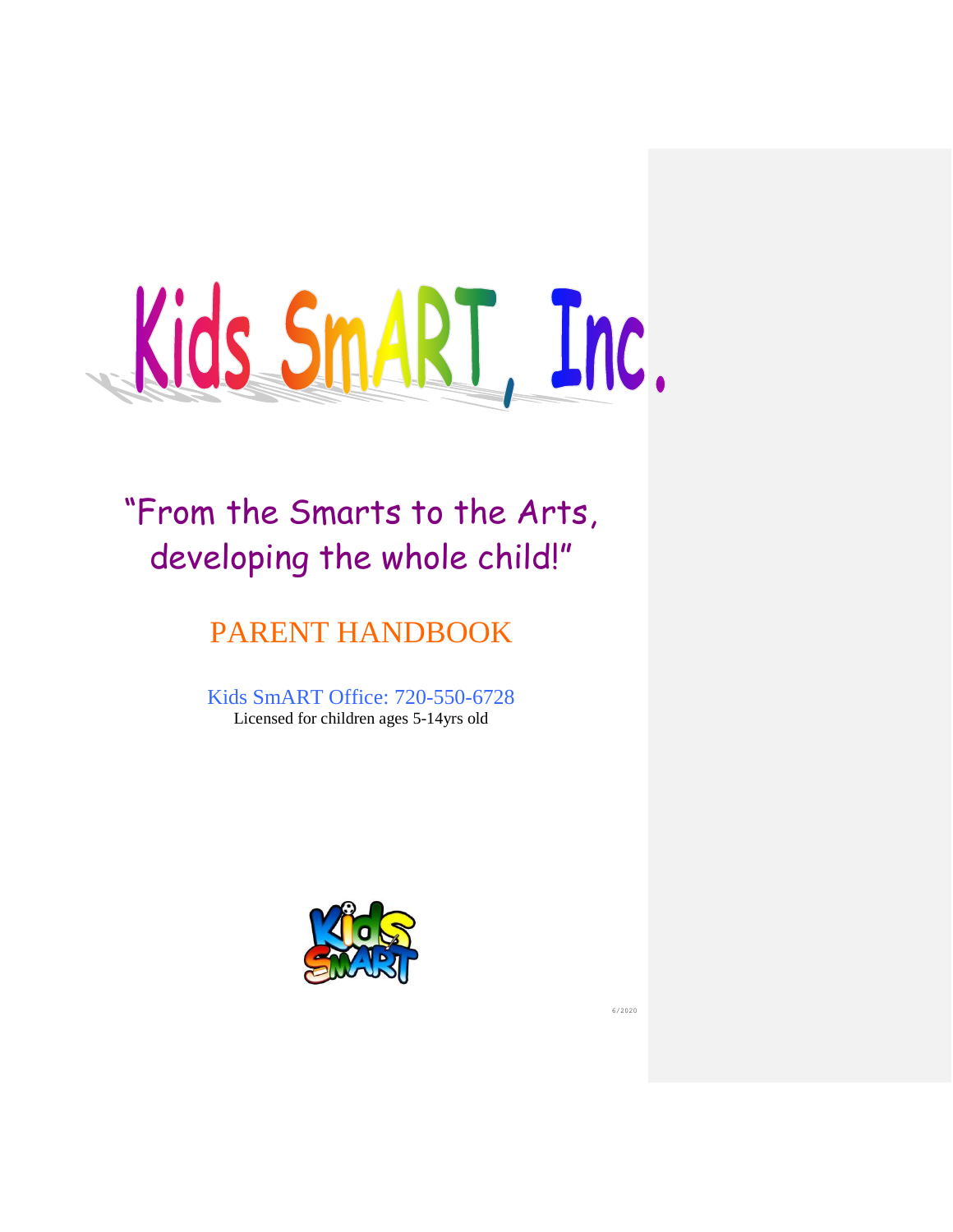# **Kids SmART, Inc.**

**Your on-site Before and After School Provider**

#### **MISSION**

Kids SmART, Inc. is a company founded on the vision that every child deserves the opportunity to grow and thrive in a safe and nurturing environment. They deserve an environment where they are encouraged to discover themselves and are able to develop to their full potential. Kids SmART, Inc. also believes in a holistic approach where open communication is important between the Kids SmART staff, the child's parents, teachers and the school administration to ensure the common goal of each child's success in their educational growth. Kids SmART offers a program fee structure that is flexible as well as affordable for families that have the need for care.

#### PURPOSE

Kids SmART, Inc. provides care for children ages 5-14 years old before and after school, on most full days and throughout the summer. Our Before and After School programs are located directly at the elementary school. Full day and summer camp programs may be offered at a nearby program/school location. Our program activities encompass the 40 Developmental Assets. We offer a variety of choices that are safe and fun for each child and offer the opportunity for positive growth and learning at every turn. All of our programs are licensed by the State of Colorado's Department of Human Services. We follow all of the states guidelines and requirements and go above and beyond them to ensure a program of the highest quality.

#### PARTICIPANTS

Kids SmART, Inc. welcomes all children enrolled in the school and within licensed age range to participate in our program. We also welcome other children that fall within the licensed age range to participate in the program, although we do not provide transportation to and from our program location. All children must comply with the rules of the program and may be dismissed without notice if they do not follow these rules. Children with special needs are welcome and our staff will do what we can within our licensed ability to make the necessary accommodations to provide adequate care for these children in compliance with the American with Disabilities Act and within the specifications of our licensure.

#### **STAFFING**

Each of the Kids SmART, Inc. staff goes through an extensive process in order to join the Kids SmART team. They all must pass a background check, CBI and FBI fingerprint screenings, and an extensive interview and training process to ensure that they are equipped with the necessary skills to properly care for your children. The Directors must have a Bachelor's Degree with a child/adolescent emphasis or have adequate relevant experience to substitute. All staff members are certified in First Aid, CPR, and Standard Precautions as well as go through ongoing classes to further their training to help the children of the program thrive in a positive environment. The Kids SmART staff will always actively supervise every child of the program. There will be a maximum of 15 students for each staff member on site. During swimming field trips, there will be a lower ratio of 1:10.

#### DAILY SCHEDULE SAMPLE

The activities each day will follow a general schedule to ensure consistency for the children. Please see your specific school flyer for program hours. Below is a sample schedule for the before and after school programs. This schedule may vary based on the children's needs and program times.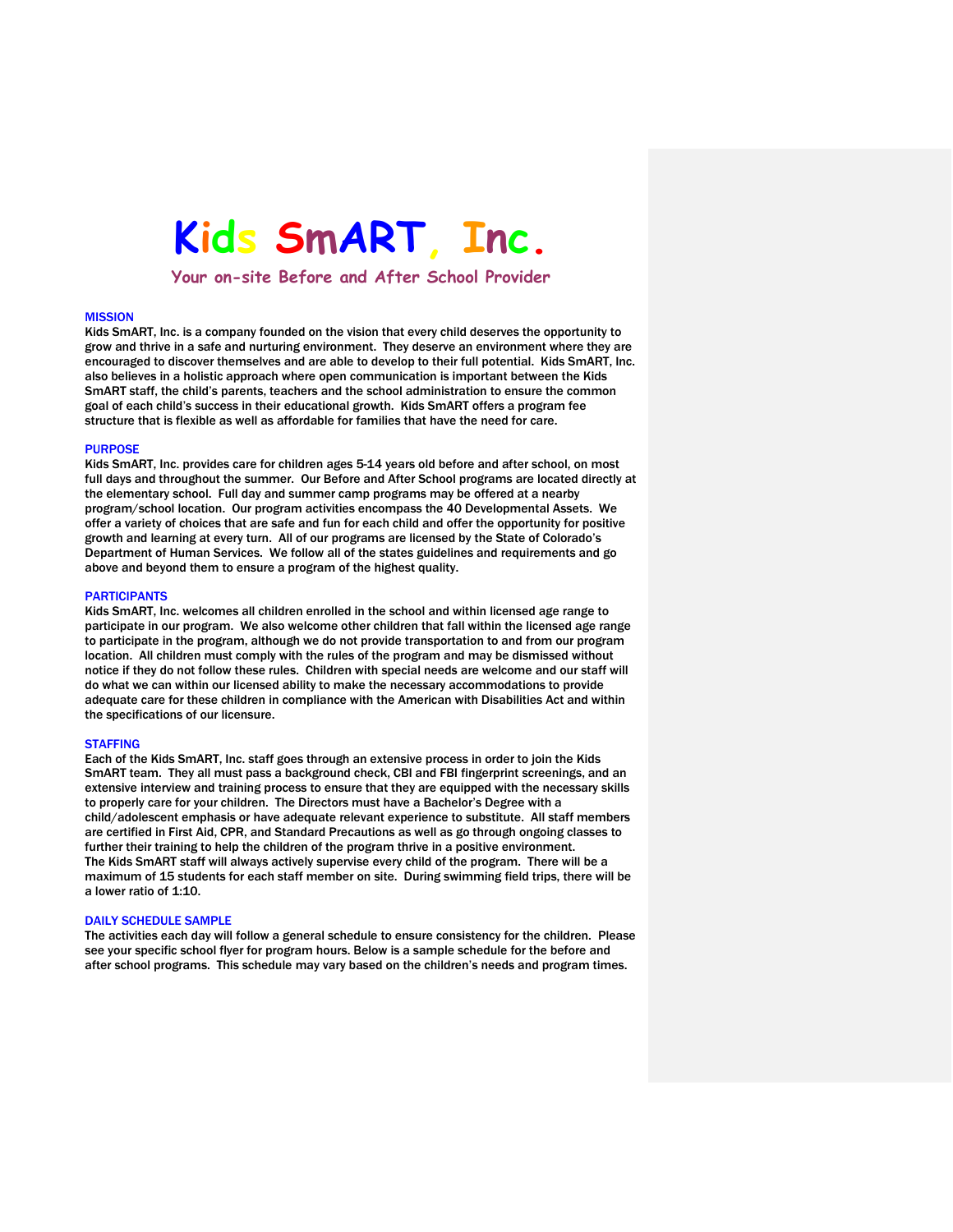#### AM PROGRAM:

| 6:30-7:00 | <b>Children Arrive/Check-in</b>          |
|-----------|------------------------------------------|
| 7:00-7:30 | <b>Activity Choice Time</b>              |
| 7:30-7:45 | Clean Up/ Breakfast                      |
| 7:45-8:00 | Clean-up and Walk Children to Classrooms |

#### PM PROGRAM:

| 3:00-3:30 | Roll call/Announcements                                     |
|-----------|-------------------------------------------------------------|
| 3:30-4:00 | <b>Snack/Social Time</b>                                    |
| 4:00-4:30 | Outside Time/ Gym Time                                      |
| 4:30-5:00 | <b>Homework Club</b>                                        |
| 5:00-5:30 | Choice Time (Arts/Crafts, Science Project, Drama, Gym Game) |
| 5:30-6:00 | Clean up/Go home                                            |

#### **ACTIVITIES**

Roll Call: Throughout every morning and afternoon, the staff will continuously ensure that all children are accounted for by doing head counts and conducting roll call. There will also be an accountability system to make certain each staff member knows the location of each child (in the gym, outside, etc.) throughout the program hours.

Every afternoon, the Kids SmART staff will do a roll call to check the children in to the program. The parents/guardians must sign their children up in advance for the program and therefore the staff know which children are supposed to attend. If there is a child that is signed up and is not there, the Kids SmART staff will seek out the child by checking with the office, their teacher and eventually will call their parents to ensure they are in a safe and approved activity or location. If your child is signed up to attend and you know they will not be there, please call the Director and let them know to avoid such a search.

If there is ever a situation where it is discovered that a child signed in with Kids SmART is not with a Kids SmART group and is lost, Kids SmART staff will do everything they can to locate the child. They will check all immediate areas that a child could possibly be. If the child cannot be located within 15 minutes, Kids SmART supervisors will be notified along with the parents/guardians. If they cannot be located after 30minutes, the authorities will be contacted to help in the search.

Homework Club: A homework club will be provided for the students in the program to allow the completion of their homework. They will receive assistance from the staff in an environment that is quiet and conducive to learning their assigned curriculum. There will be monthly incentives to encourage the children to complete their homework. If parents prefer their children to finish their homework at home, please let your director know and alternative activities will be provided during homework time.

Snack Time: Each afternoon, Kids SmART, Inc. will provide a small snack for your children if permitted. These snacks will be of nutritious value and be of appropriate serving size. Kids SmART cannot ensure that the snacks will be non-allergenic to every child, so it is IMPERATIVE that you fill out the allergy portion of the enrollment form. We will do our best not to serve foods that your child is allergic to. You are encouraged to send a snack with your child to be certain that it is enjoyable to them.

Choice Time: Kids SmART, Inc. provides choices throughout every morning and afternoon to allow the children to choose the activity that they prefer. These choices include various arts and crafts projects, gym time, drama, science projects, cooking projects and outside games.

Television/Movies: On rare occasions Kids SmART will offer a movie as a choice for the children. These movies will be age appropriate and be rated either G or PG, depending on the parental permission given on the enrollment forms.

Field Trips: During most non-school days, Kids SmART will offer full day programs for the children. These full day programs may be offered at another licensed Kids SmART facility. Please check parent table for specific information and possible variances in their full day policies. Throughout these full days, we may take the children on various field trips. Some of the excursions are: local swimming pools, amusement parks, the zoo, various tours, museums, and other child

**Commented [KS1]:** We'll have to look at if we can offer snack this year.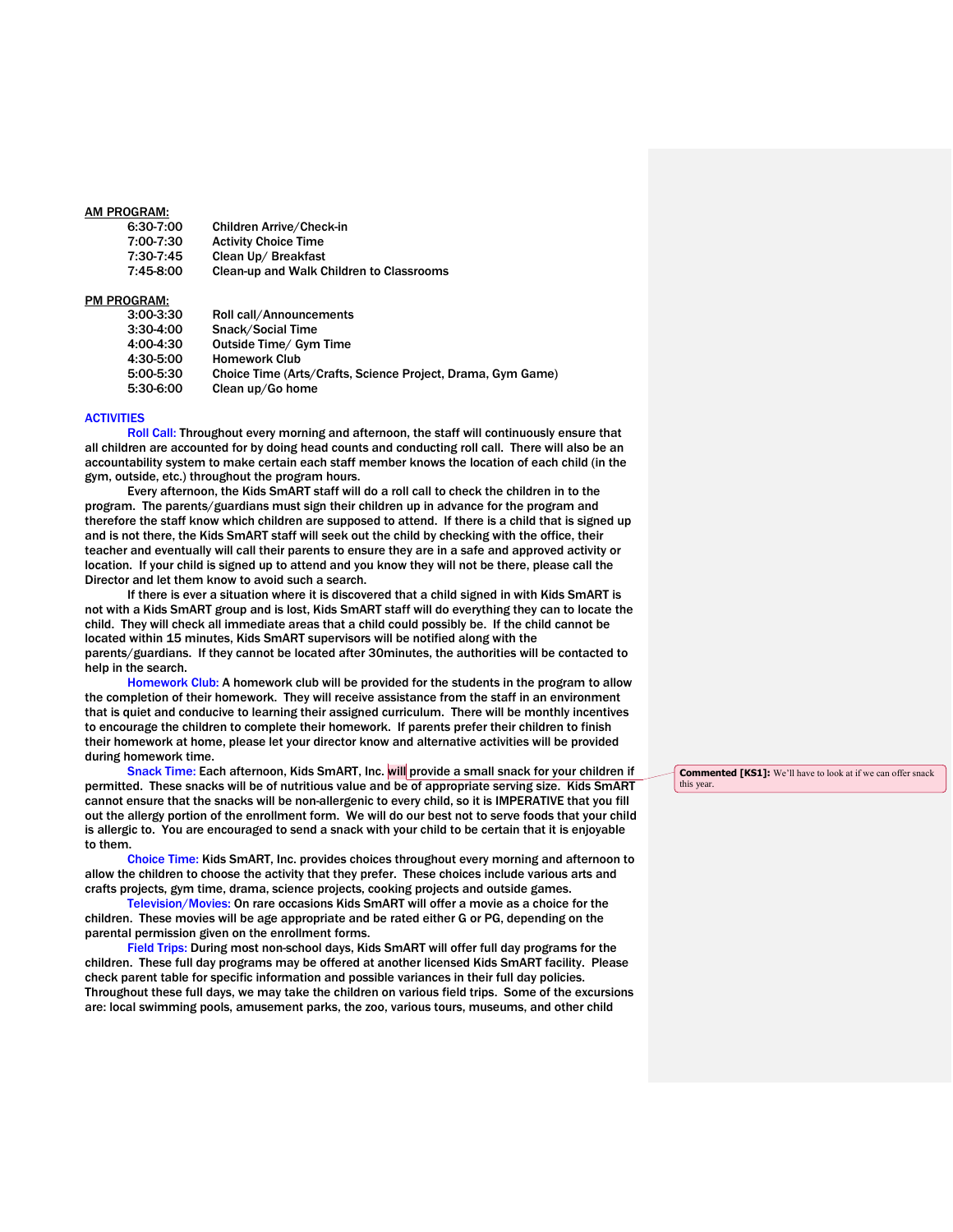friendly outings. Kids SmART will always let the families know in advance where we are going, when we will be gone, and a phone number where we can be reached. We will get parental permission prior to the field trips. If a child arrives to the program after Kids SmART has left, the parent/guardian may contact the staff and drop the child off at the field trip.

Kids SmART will mainly use District school busses and will always have drivers that follow all of the required safety standards. This includes rules for riding in the bus, proper seating safety, and emergency procedures. For more specifics on these procedures, please review School District safety statutes. The Kids SmART staff on the field trips will each have a small group of children to actively supervise and will take extra precautions to ensure the safety of the children while on the field trips. The Kids SmART staff will also be riding on the bus with the children, and will be spread out to appropriately supervise them during transit.

#### **DISCIPLINE**

Kids SmART, Inc. believes in positive reinforcement to encourage proper behavior. We will have a posted set of rules that the children must follow, in addition to their following of the rules of the school. These rules include, but are not limited to: be respectful to yourself, belongings, and others; keep your hands to yourself; clean up after yourself; and listen to the staff.

Although we believe that positive reinforcement decreases misbehavior substantially, there are still times where children act inappropriately. When this occurs, Kids SmART follows the subsequent steps to get the child back on track:

- 1) One-on-one discussion about the behavior.
- 2) Separation from the activity that caused the negative behavior.
- 3) Natural consequence depending on behavior (ie: no swings for a week if caught jumping off them).
- 4) Phone Call to parent or guardian/Behavior report/Write-Up (3 write-ups result in 2 day suspension from program).

\*\*All write-ups are confidential and are not shared with other participants or families regardless of their involvement

- 5) Behavior Contract specifying behaviors and consequences as agreed upon by parents and staff.
- 6) Expulsion from program.

The above listed steps will be followed when possible. However, depending on the severity of the child's behavior, steps may be skipped. Kids SmART staff will never use any physical or emotional consequence against a child.

It is important to the Kids SmART staff that we work closely with families to ensure consistency with all children. For this reason, we may request a conference between staff and the parents/guardians, as well as the children. Parents may also request a conference with staff in regards to their children.

#### INCIDENTS/ILLNESS

Whenever a child is injured and needs first aid treatment, the parent/guardian will be notified when they arrive to pick up their child. If it is a more severe injury, the parent/guardian will be immediately notified via telephone. The staff will also fill out an incident report form for the parent to sign. This form will be filed in the children's file. With any level of injury, the incident will be documented in the confidential Kids SmART staff communication log.

If a child is ill while in the program, they will be offered a quiet area with a blanket and mat to lie down and rest. If they have a fever, or seem as though they may have a communicable illness, the parent/guardian will be notified immediately and be expected to pick up their child. If it is discovered that a child with a communicable illness has exposed other children to this illness, all parents/guardians will be notified and if reportable, it will be reported to the Denver County Health Department pursuant to the regulations of the State Department of Public Health and Environment.

As a result of the heightened restrictions and guidelines implemented due to the COVID-19 Virus, all children must be kept out of household home/out of care for at least 14 days if anyone in the household exhibits symptoms of any kind including cough, runny nose, chest/nasal congestion,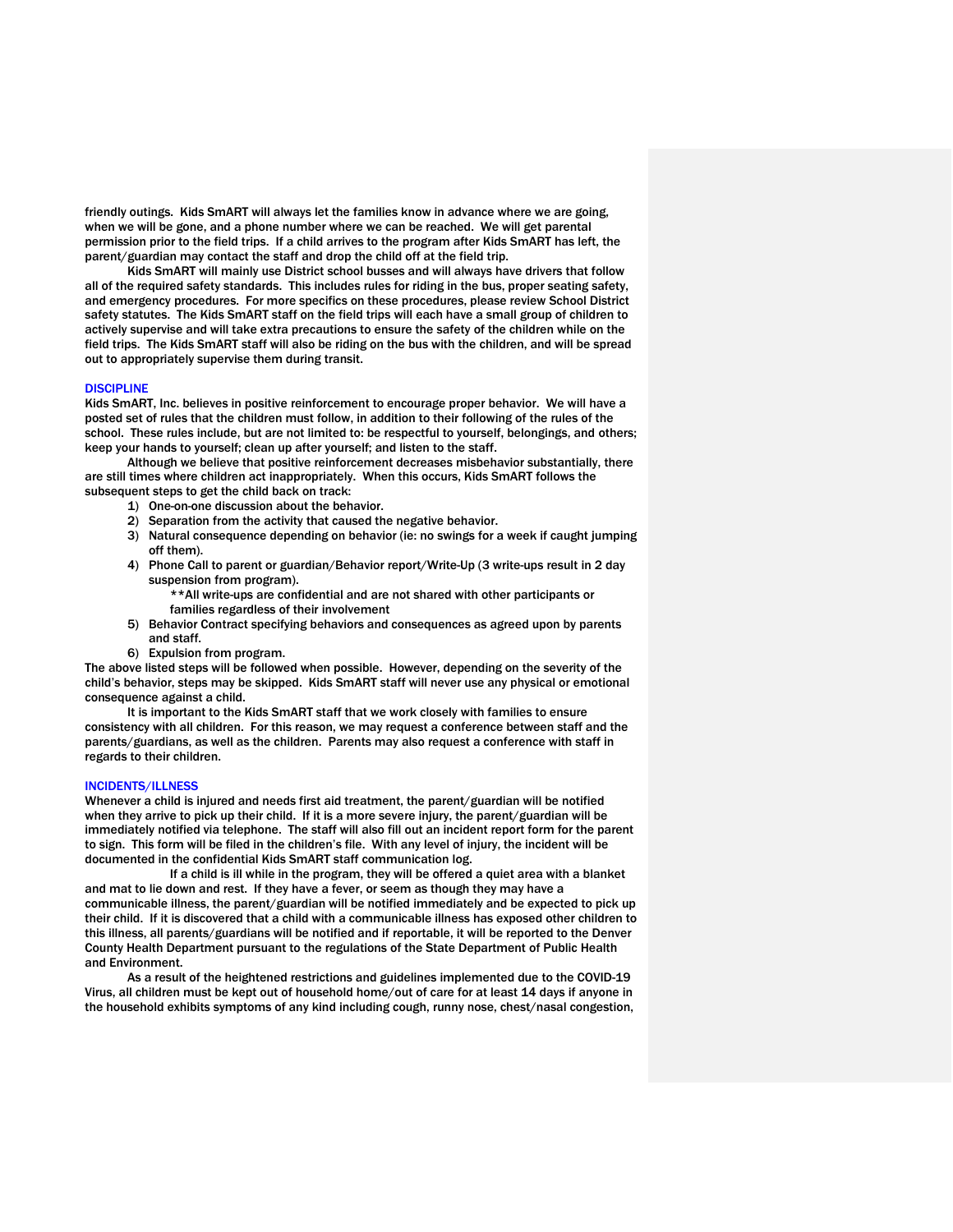fever, vomiting/diarrhea, or body aches. Parents/guardians must be available to pick children up within 30 minutes if Kids SmART staff see any of the aforementioned symptoms, and keep them home for at least 14 days (unless confirmed negative of COVID-19).

Once the COVID-19 Virus heightened guidelines and restrictions are lifted our policy will be adjusted to the following: No child will be allowed to attend the program if they are known to have a fever, have vomited in the previous 12 hours, or are presumed to have a communicable illness.

#### **MEDICATION**

A trained Kids SmART staff member will be on site to administer any medications that your child may need. Before being authorized to do so, you must provide Kids SmART with the following: 1) written order from physician; 2) written parental consent; and 3) medication in its original labeled bottle or container. See a Kids SmART staff member to obtain more specifics on what must be provided in order for us to administer. There will also be a nurse delegate available should an unknown medical issue arise. The nurse delegate will also ensure that the trained Kids SmART staff members are competent and able to administer your child's medication.

All medication must be checked in with a trained Kids SmART staff member. They will place it in a locked medication box where it will be stored until needed. If your child carries his/her own asthma inhaler, you must provide written parental consent and written authorization from the prescribing practitioner.

Topical preparations (ie: sunscreen) can be applied by the Kids SmART staff with written permission. See enrollment form to give sunscreen permission. Children are required to bring their own sunscreen (spray preferred), but if they have forgotten, Kids SmART may provide sunscreen with an SPF of at least 30. Kids SmART may ask that the child be picked up from the program if sunscreen is not provided and the program is scheduled to be outside for any length of time, thus creating an unsafe situation for the child.

#### DIAPERING /TOILET TRAINING

All children enrolled in Kids SmART Programs must be toilet trained in order to attend. In the event of an accident, Kids SmART will follow all proper hygiene methods to help clean-up and change clothes. If your child is prone to accidents, please send them with a change of clothes for us to keep on-site. If we are unable to sufficiently clean up the accident, you will be called to pick the child up.

#### INCLEMENT WEATHER/SCHOOL CLOSURES

Living in Colorado, there is always the chance that a snowstorm, tornado or other unpredicted circumstance will cause the school to close. If the school is closed for the full day, Kids SmART will also be closed. If the school goes on a late start schedule, Kids SmART is also required to adjust to that late opening schedule (usually 2hrs later) but will provide care until school starts at that later time at no additional charge. If the school ends early due to inclement weather, Kids SmART will NOT be open for the afternoon session. If you are in question as to whether Kids SmART program will be open, call 720-550-6728. Kids SmART will also post closures on their website at [www.kids](http://www.kids-smart.com/)[smart.com.](http://www.kids-smart.com/)

#### EMERGENCY PROCEDURES

If there is severe weather or other emergency (tornado, fire, etc.) during Kids SmART program hours, the Kids SmART staff will follow the on-site posted procedures for ensuring the safety of all the children. For all emergencies, Kids SmART will ensure all children are evacuated to the designated safe areas and kept there until the safety risk has been lifted. Drills will be completed monthly in order to ensure all children are aware of the evacuation process and locations. A specific plan will also be put in place for any children with special needs that may not be able to evacuate within guidelines of the general plan. In severe hot weather, the children of the program will also remain indoors.

LOCKDOWN/EVACUATION PLANS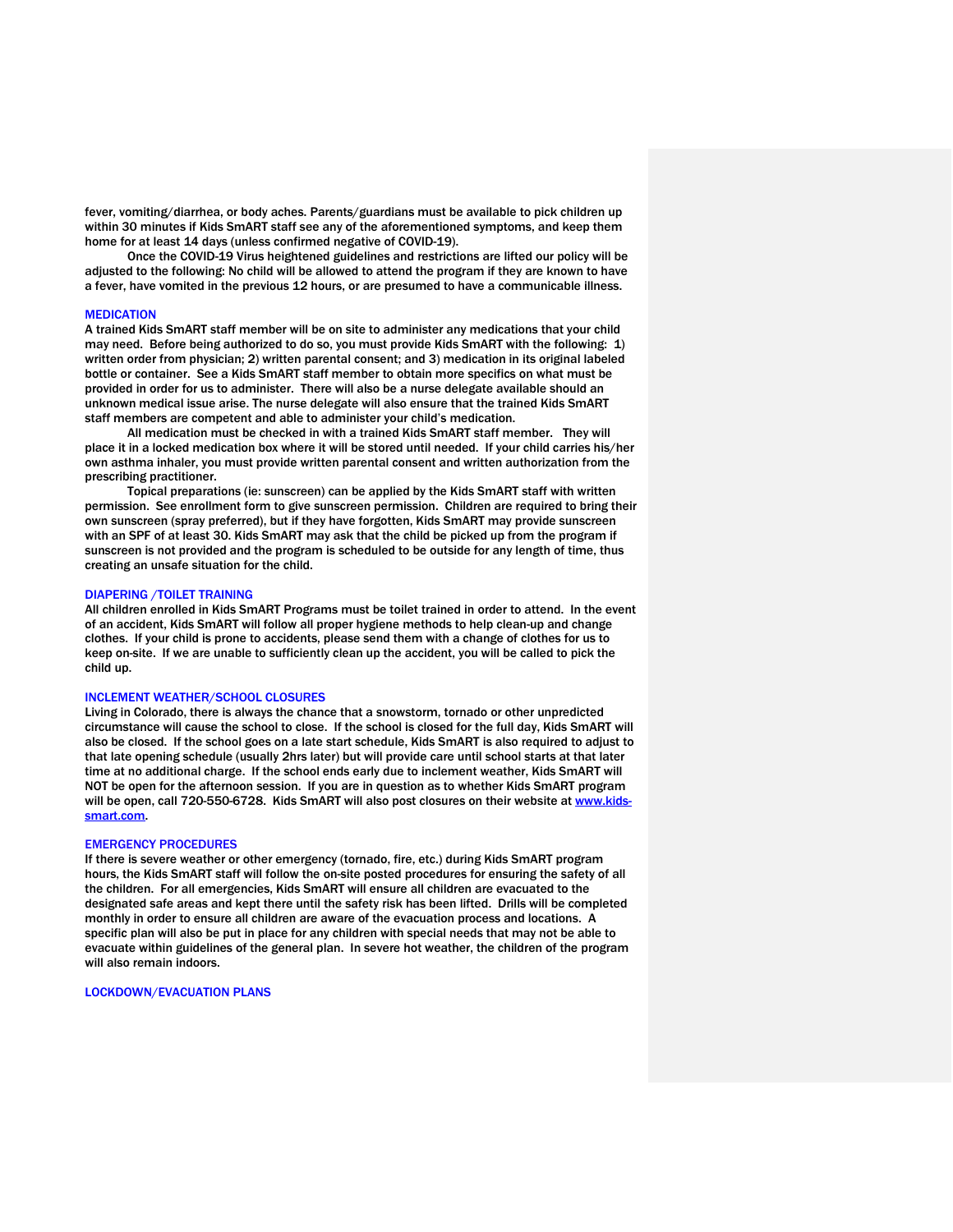In the unfortunate case of a lockdown, Kids SmART will account for all children, and confine them to a designated safe area. The staff will lock all outside doors/windows and keep children in a designated 'safe area' out of view of any threats. No children will be permitted to leave or enter during a time of lockdown, as called by the school, police, or other enforcement. When safety permits, parents will be notified of lockdown via phone/text/email.

If the school or other enforcement call for an evacuation of the area, Kids SmART will account for and take all children to the designated evacuation location. Please refer to the list attached to the back of this handbook for your school's evacuation location.

If safety permits, Kids SmART staff will contact parents during this evacuation to let them know we have left the on-site premises. Any child with special needs will be accompanied by a staff member to either walk/wheel slowly to evacuation site, or in an approved vehicle.

#### REUNIFICATION PLAN

If evacuation or lockdown is necessary, parents will be notified as soon as possible after the safety risk has been lifted and children can be safely reunited with their families. If Kids SmART needs to remain at an evacuation site, parents will be notified to pick up their children at that location.

#### HOURS OF OPERATION

Kids SmART is licensed to operate from 6:30am until 6:00pm. No child is allowed to be left with a Kids SmART employee until at least 6:30am.

If a child is not picked up in the evening by 6:00pm, a late fee of \$1 per child per minute will be assessed. This late fee will be due immediately upon pick up of the child, and payable to the Kids SmART staff member staying late with the child. If the child is not picked up by 6:15pm, the parents/guardians/authorized adults will be notified that the child is still in the care of a Kids SmART staff member. If the child is not picked up by 6:30pm and no authorized adult can be contacted, authorities will be notified.

Kids SmART will operate the before and after school programs every day that school is in session. If/when there is a partial non school day where only some children have school, Kids SmART may offer a midday program starting 30min after school starts and ending 30min prior to the school day ending. On days that the children do not have school, Kids SmART will generally offer a full day program. Kids SmART will provide the program from 6:30am until 6:00pm on these days at a predetermined Kids SmART location. When the District is closed and care must be at a Rec Center (not a school), care cannot open until 7:00am. On major holidays that fall during the week, Kids SmART will be closed. These days include, but are not limited to: Independence Day, Labor Day, Thanksgiving Day and Friday after, Christmas Day, and New Years Day.

#### VISITOR POLICY

All visitors must check-in with a Kids SmART Staff member and sign the visitors log. If a visitor doesn't follow Kids SmART guidelines of appropriate behavior, they may be asked to leave. If a visitor comes to the program often, they will be asked to become an official volunteer and produce proper paperwork and background checks to be cleared to consistently visit the program.

#### SIGNING YOUR CHILDREN IN AND OUT

Every morning that you drop your child off, you are required to come to the designated check in area to check your child in to the program. You must do this by using your predetermined PIN codes on the Kids SmART Procare computer. In the afternoons, you are also required to come in and check your child out of the program using the same process and pin codes on the computer. Only those who are authorized (per the enrollment form) to pick up the child will be allowed to take the child from the program. If someone arrives who is not previously authorized to pick up the child, the parent/guardian will be contacted to get authorization. If authorization is not given or the parent cannot be reached, the child will not be released to this individual and they will be asked to leave the premises.

If anyone comes to pick up the children and the staff do not know them, their ID will be checked, and their name will be compared to the "authorized pick-up list" on the child's enrollment form. They will then be required to set up registration PIN codes to properly clock the children out.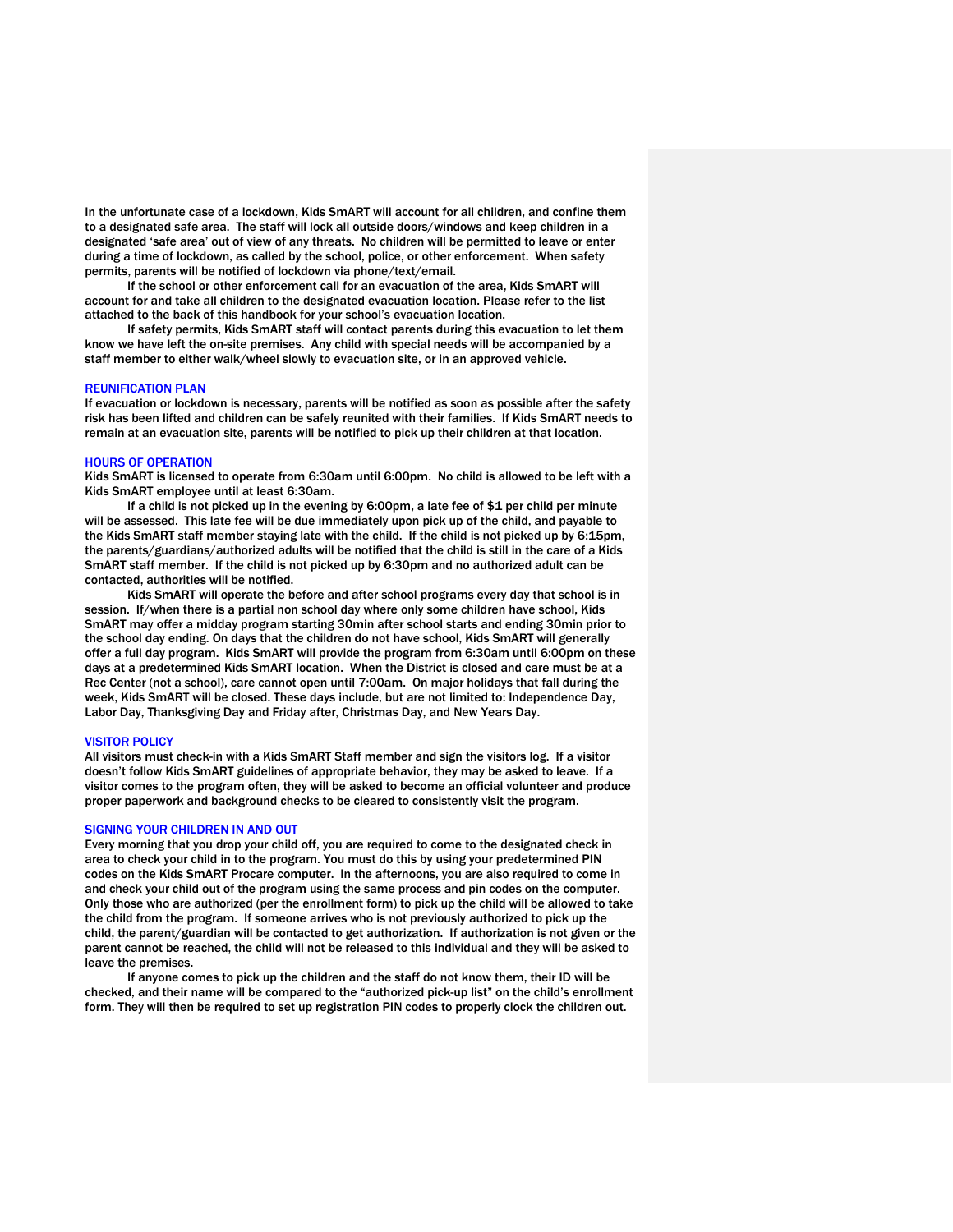Prior to leaving the facility, the Kids SmART staff will ensure that all children are gone by checking to see that all children have been checked out, as well as check all areas of the program.

#### FEES and PAYMENT SCHEDULE

Please refer to your specific school flyer for pricing. An attendance schedule and payment are due in advance of the child's attendance for planning, staffing, and budgeting purposes. An attendance schedule calendar will be available for you to fill out and turn in with your payment. There is also one available on our website for online submittal. At this time, payment and schedules are due each Wednesday for the upcoming week, though this process is subject to change and parents will be notified of scheduling requirement changes. If payment is received for the upcoming month by the 25<sup>th</sup> of the previous month an additional 10% discount will be given. This discount excludes Winter and Spring Breaks and possible other non-school days. Cash, Money Orders, checks and credit/debit cards are accepted on-site. You are also encouraged to set up a Tuition Express account where you can pay directly into your account online (see your Director to get an email invitation for this service). Bounced/Returned checks and declined Credit Card Payments will result in a \$35 fee

Late Fees: \$5 per day after the tuition due date will be assessed until payment is received. If payment is not received the account may be suspended or sent to collections. In addition, if a family account exceeds \$100, the children will be suspended from program until balance is paid down and a payment plan is set up. If the account remains delinquent for 90 days, Kids SmART will assign the account to collections with added late fees totaling \$300. Being sent to collections will result in negative action on payer's credit and permanent expulsion from any Kids SmART Program.

Absences: For families paying out of pocket for care, absences will not be credited or transferred to a different day. For CCAP families, absences beyond the covered amount by CCAP will be charged to the family unless notice of absence is received by the Wednesday prior to the upcoming week. This is in alignment with the policy for those paying out of pocket.

Credits/Refunds: No refunds or credits will be given. In extenuating circumstances, such as a serious illness, the death of a close relative, or government mandated program/facility closure where credit/refund is approved, credit or refund request must be received within 30 days of the scheduled care and a \$20 service fee will be assessed.

Drop-in Fees: If your child is not signed up and payment made to attend the program by the Wednesday prior to the week of attendance, and they need to attend, you must notify the Director of your school's program. If there is room in the program that day, they may attend for an additional \$4.00 drop-in fee for before school care, \$4.00 drop-in fee for after school care, and \$8.00 drop-in fee for full day care on non-school days.

Registration Fees: School Year Registration Fee is \$50.00 per child or \$100.00 per family. The registration fee is assessed every August, or on first date of registration for the school year programs.

Discounted Rates: Various discounts will be given to those families that qualify.

F/R Rate: If your child qualifies for F/R lunch, they must turn in copy of approval to receive discount. Jeffco/DPS employees also receive the F/R rate. CCAP: All forms of government subsidies (CCAP, TANIFF) will be accepted. For those families on CCAP, the monthly parental fee is due by the 1st of the month for the upcoming month. Children are not allowed to attend until Kids SmART receives their approval. The Denver County CCAP number is: 720-944-KIDS. Our License number is listed on the school specific flyer.

#### HOW TO ENROLL

In order to enroll with the Kids SmART, Inc. programs, you must completely fill out the enrollment form, emergency form, and turn in a copy of your child's current immunization records at least one business day before your child attends. With these forms, you must turn in payment for the registration fee as well as tuition payment and schedule for the current and upcoming sessions.

If the program is full, your name will be placed on the waiting list and you will be notified when an open spot becomes available.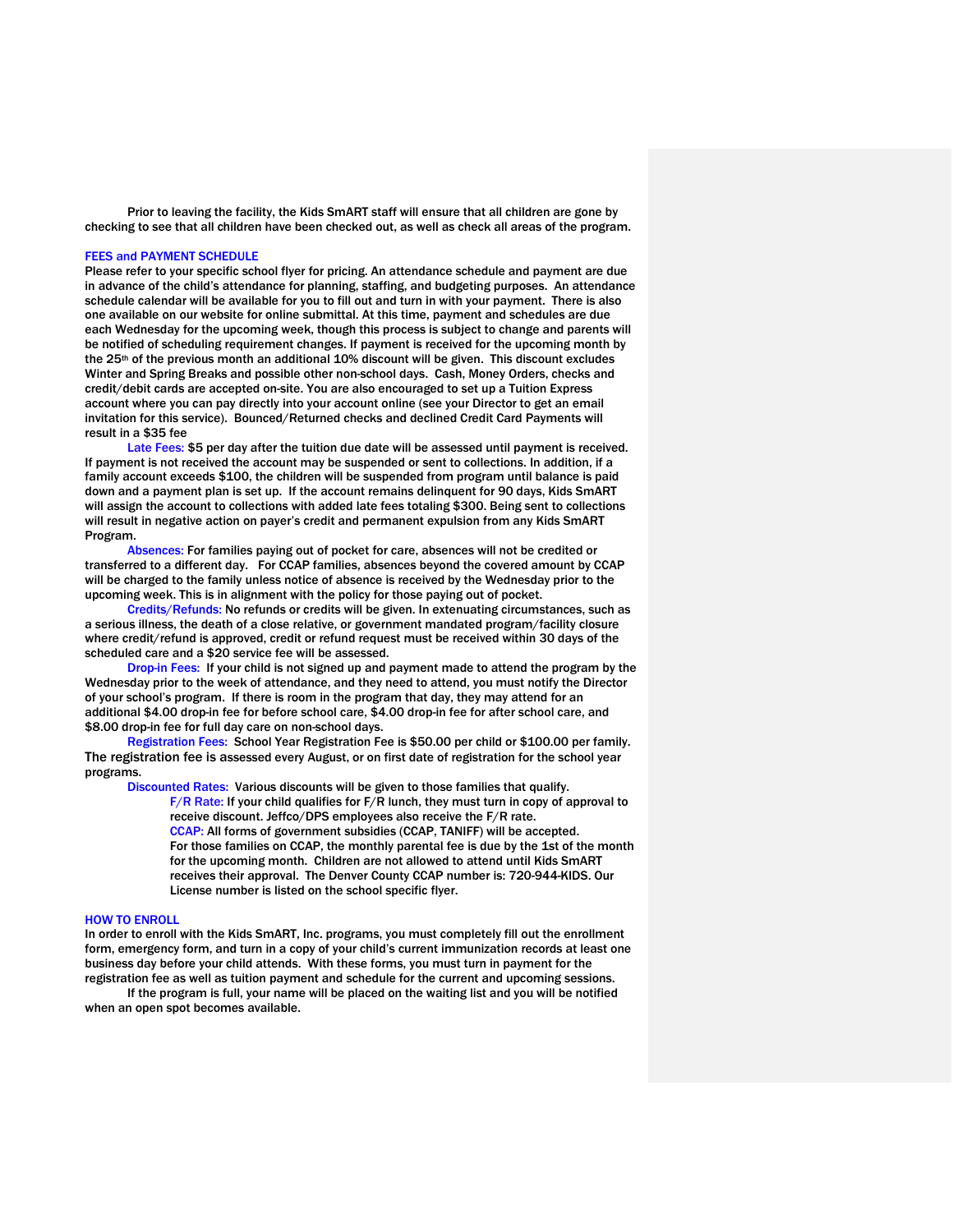#### WITHDRAWAL/DISMISSAL FROM PROGRAM

If you choose to remove your child from the program, a two week notice is required to allow for the parents on the waiting list to prepare to enroll in the program.

Kids SmART, Inc reserves the right to dismiss anyone from the program without any notice. If Kids SmART discontinues care for any reason, all parents will be notified via either email or telephone.

#### COMPLAINT POLICY

To file a complaint about this facility, you may call or write: Colorado Department of Human Services, Division of Child Care 1575 Sherman Street Denver, CO 80203 303-866-5958

#### CHILDREN'S BELONGINGS

The children in the program are allowed to bring appropriate personal belongings to the program. All items brought to the program are at your own risk and must be labeled with their name to limit theft and loss. Kids SmART is not responsible for any damage, loss, or theft of the child's personal belongings. If any of the belongings present a problem in the program, it will be taken from the child and given to the parent when they arrive to pick up their child. This includes cell phones.

#### CHILD ABUSE

Under the "Child Protection Act of 1987" in the Colorado Children's Code, child care center workers are required to report suspected child abuse or neglect. The law at 19-3-304 states that if a child care worker has "reasonable cause to know or suspect that a child has been subjected to abuse or neglect or who has observed the child being subjected to circumstances or conditions which would reasonably result in abuse or neglect shall immediately report or cause a report to be made of such fact to the county department or local law enforcement agency." All suspected child abuse cases will be reported to: 303-271-4131.

Any significant changes to the previously listed policies/procedures will be posted immediately.

We look forward to caring for your children and developing a relationship with your family and the school community!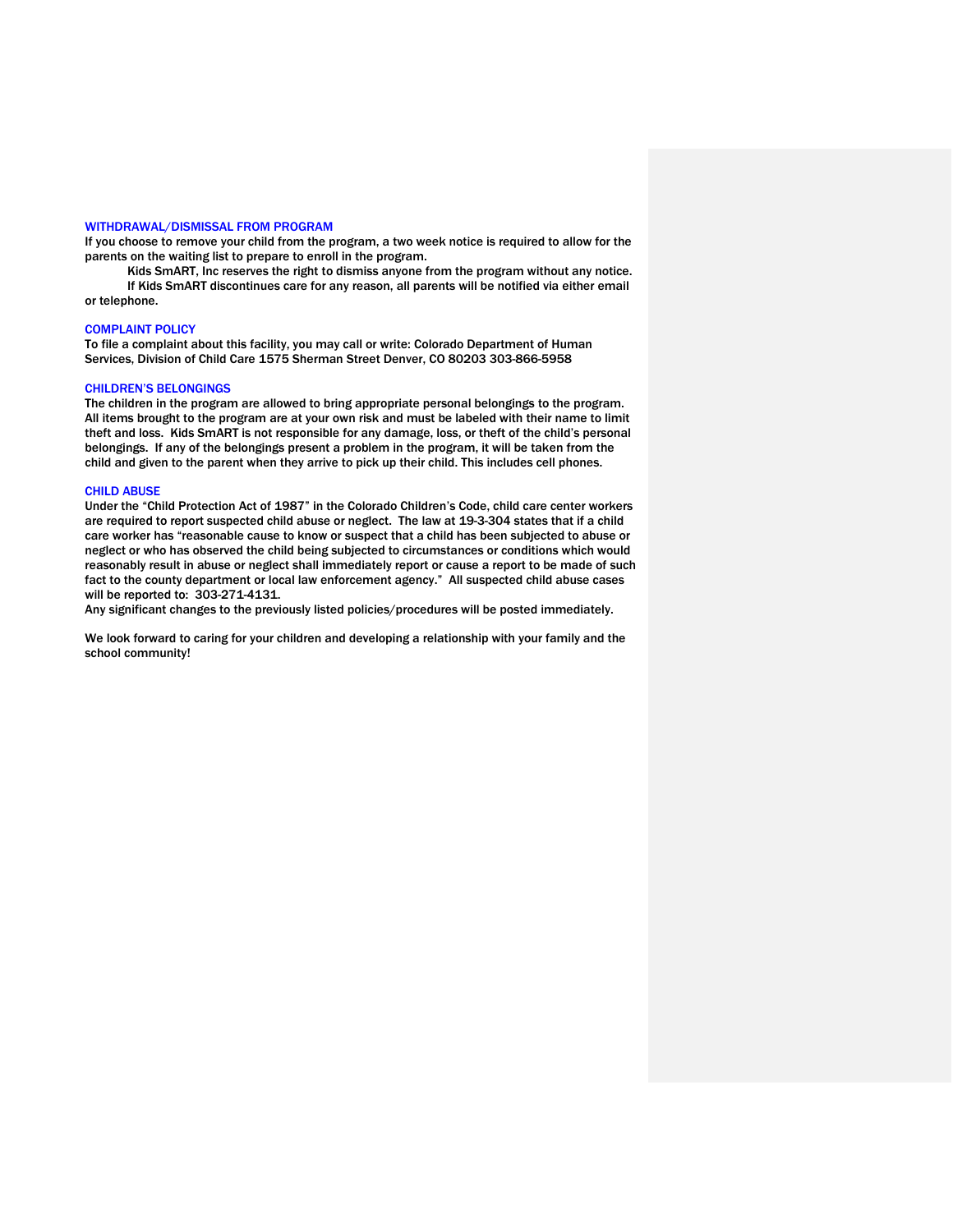

### EVACUATION SITES

Bryant Webster: Our Lady of Mt Carmel Church-3549 Navajo St Denver Columbian: Ashland Rec Center -2475 W Dunkeld Pl Denver Compass: Fairmount Bible Church-15100 W. 48th Ave. Golden Deane: Red Rocks Church-5810 W Alameda Denison: Force Elementary-1550 S Wolff St Denver 80219 Eiber: Lakewood High School-9700 W 8<sup>th</sup> Ave Lakewood 80215 Edgewater: USPS-1990 Depew St Lakewood GH: Green Mountain Church-10700 W Exposition Dr Gust: Sabin Elementary School -3050 S Vrain St, Denver, CO 80236 Lasley: Central Bible Church-1490 S Pierce St Lakewood Lumberg: Edgewater Elementary-5570 W 24<sup>th</sup> Ave Edgewater Parr: Fairfields Commons Shopping Center-1st/Wadsworth Pascual/RMP: St Anthony of Padua Catholic Church-3801 W Ohio Ave Denver Slater: Charles E. Whitlock Rec Center -1555 Dover St. Lakewood 80215 Stein/Emory: Link Rec Center -1295 S Reed St Lakewood Sunshine Peak: Volunteers of America- 601 S Irving St Denver Wilmore Davis: Wardel Pet Supply-7610 W 42<sup>nd</sup> Ave Wheat Ridge